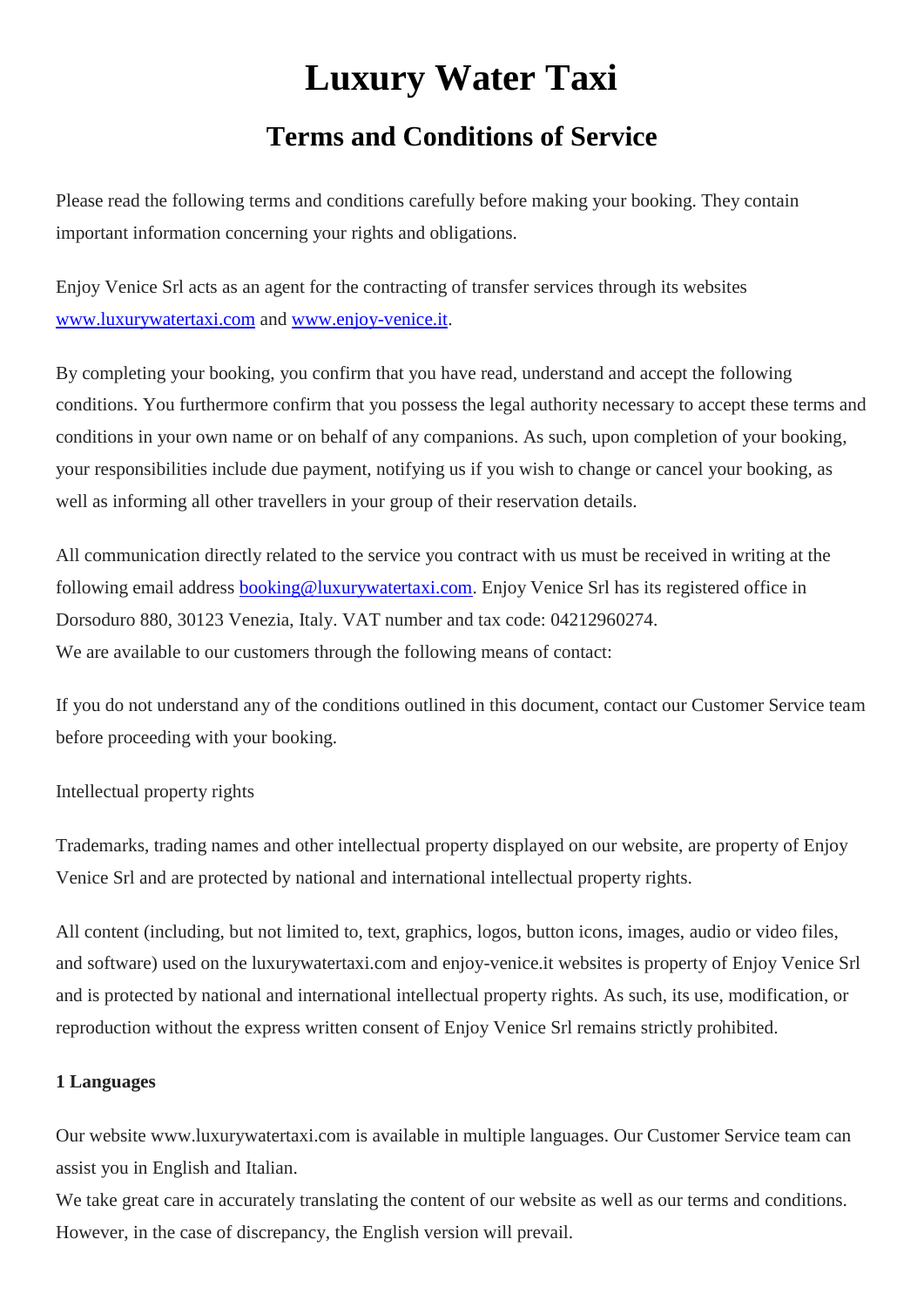#### **2 Services**

Enjoy Venice Srl acts as a booking agent in the name of the transfer operator (referred to as 'the Supplier'). In order to request and contract a service you must follow the application procedure established on our website. All bookings must be requested a minimum of 24 hours before the scheduled transfer.

a) The services displayed through our website do not constitute an offer of sale on our behalf, but instead an invitation for you to solicit said services from the Supplier. We may accept or reject your solicitation on behalf of the Supplier. All accepted requests are formalized by the sending of a Booking Request Acknowledgement and a Booking Accepted message to the email address you provide to us during the booking process. Should your request be rejected, you will be refunded the full amount (in Euros) of your payment.

b) Your reservation represents a direct contract between yourself and the Supplier. Any conditions particular to the Supplier will be included in your Booking Request Acknowledgement. Our function is to facilitate the creation of the contract between yourself and the Supplier. As an agent, we do not accept responsibility for any aspect of the services provided by the Supplier.

c) The reservation or purchase of different transport services through our website does not constitute a 'travel or tour package' in the sense outlined in the 1990 European Directive on package travel, package holidays and package tours. Each reservation constitutes an independent contract between yourself and the Supplier.

#### **3 Online Reservation Procedure**

a) All public transportation services offered by Enjoy Venice Srl through its website have been authorized by the local Supplier.

b) By completing the booking form, you will be purchasing a service via the web. All information provided in the booking form will be forwarded to the Supplier in order to validate and confirm the service solicited. It is therefore very important that you review and ensure that all names, addresses, telephone numbers, dates, hours and other information provided are correct. Should any information provided be incorrect, you must contact us immediately.

c) Immediately after payment is successfully made, you will receive a receipt and confirmation of payment received via email. This receipt of payment does not constitute a confirmation of your reservation but serves to confirm that your request is being processed by the Supplier. Once the Supplier has accepted your request, you will be sent an email with a Booking Accepted message. This will constitute the formal contract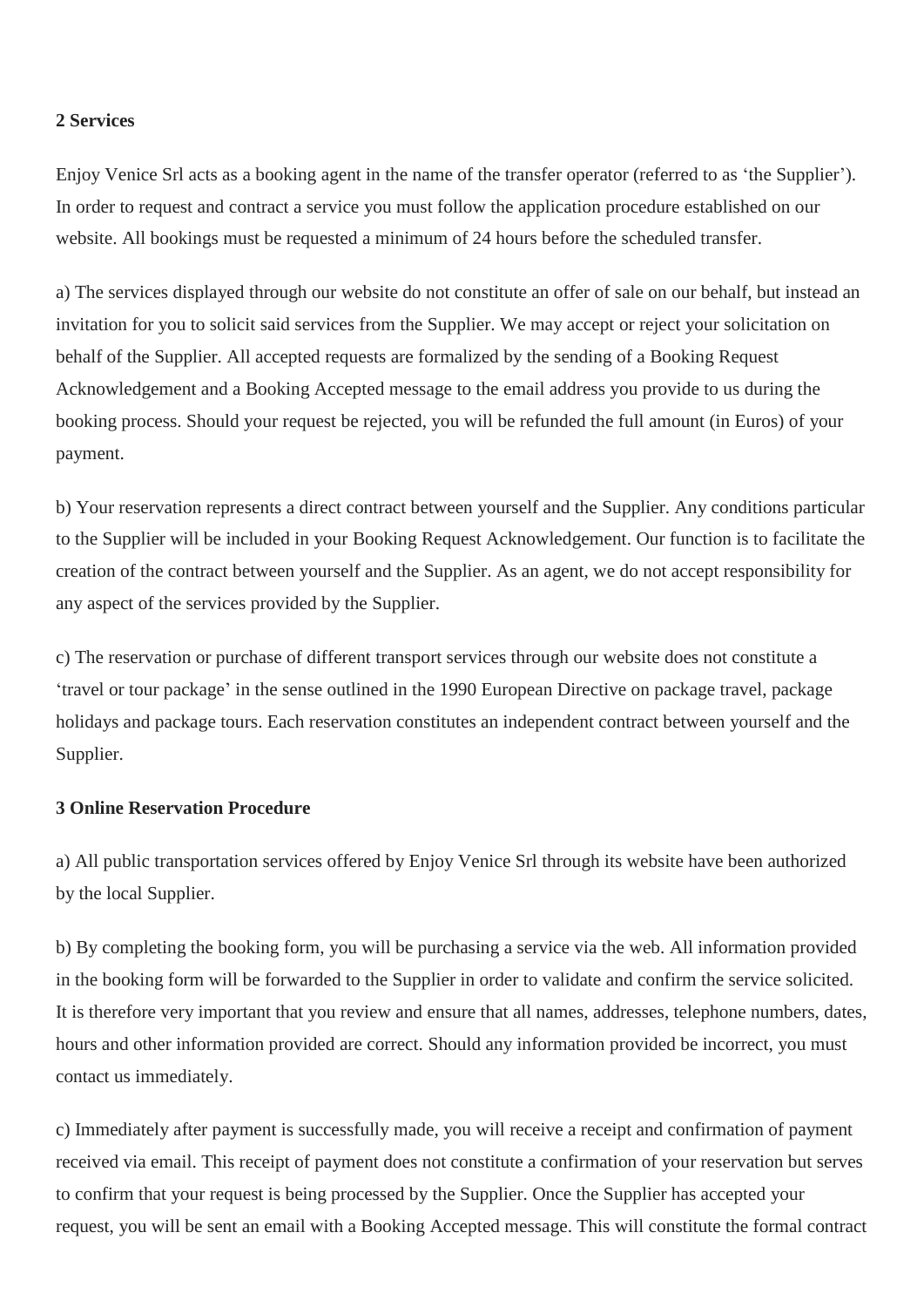between yourself and the Supplier. The date of the contract will be that which appears in the Booking Accepted email.

d) The meeting point for you and the Supplier will appear in the Booking Request Acknowledgement email along with our 24-hour assistance telephone number available for customers during their travel. Calling this number will connect you to a member of our Customer Service team who will be available to attend your call in English or Italian and assist you with any unforeseen circumstances related to your transfer. Please show your Booking Request Acknowledgement upon arrival and/or departure. Should you not provide a copy of your Booking Request Acknowledgement to the Supplier, the service may be subject to cancellation.

e) Once you have received the Booking Request Acknowledgement, it is your responsibility to carefully review all the details there within and ensure that all the information is correct. We, as booking agents, cannot be held responsible for errors or discrepancies that may appear in the Booking Request Acknowledgement. Should you detect any error or discrepancy in your transfer details, you must communicate them immediately. For further details, please see our policy on modifications and cancellations.

f) The information and details given to us by you during the booking process will only be provided to those people or administrations necessary for the fulfilment of the contracted service. In the final step of the booking process, you authorize Enjoy Venice Srl to communicate your details to anyone involved in the successful completion of said service. Please consult our Privacy and Data Protection Policy for more information.

g) Any notification or communication sent by Enjoy Venice Srl must be ratified by you, confirming its reception. Our system will save the record of delivery and, in lieu of your written confirmation, this shall serve as notification and delivery confirmation.

#### **4 Pricing and Payment**

Enjoy Venice Srl, upon receipt of your service request, acts as an agent or representative, requesting payment for the full amount of the service you would like to contract with the Supplier. Through our website you can view pricing details for services calculated according to the vehicle, destination and date you choose. We reserve the right to modify these prices at any moment and your service request, including after payment. Service is subject to validation until the moment you have received the Booking Accepted email.

If the Supplier refuses service or adjusts the price for your request before you have received your Booking Accepted email, you will be informed by email with a request for additional information or payment if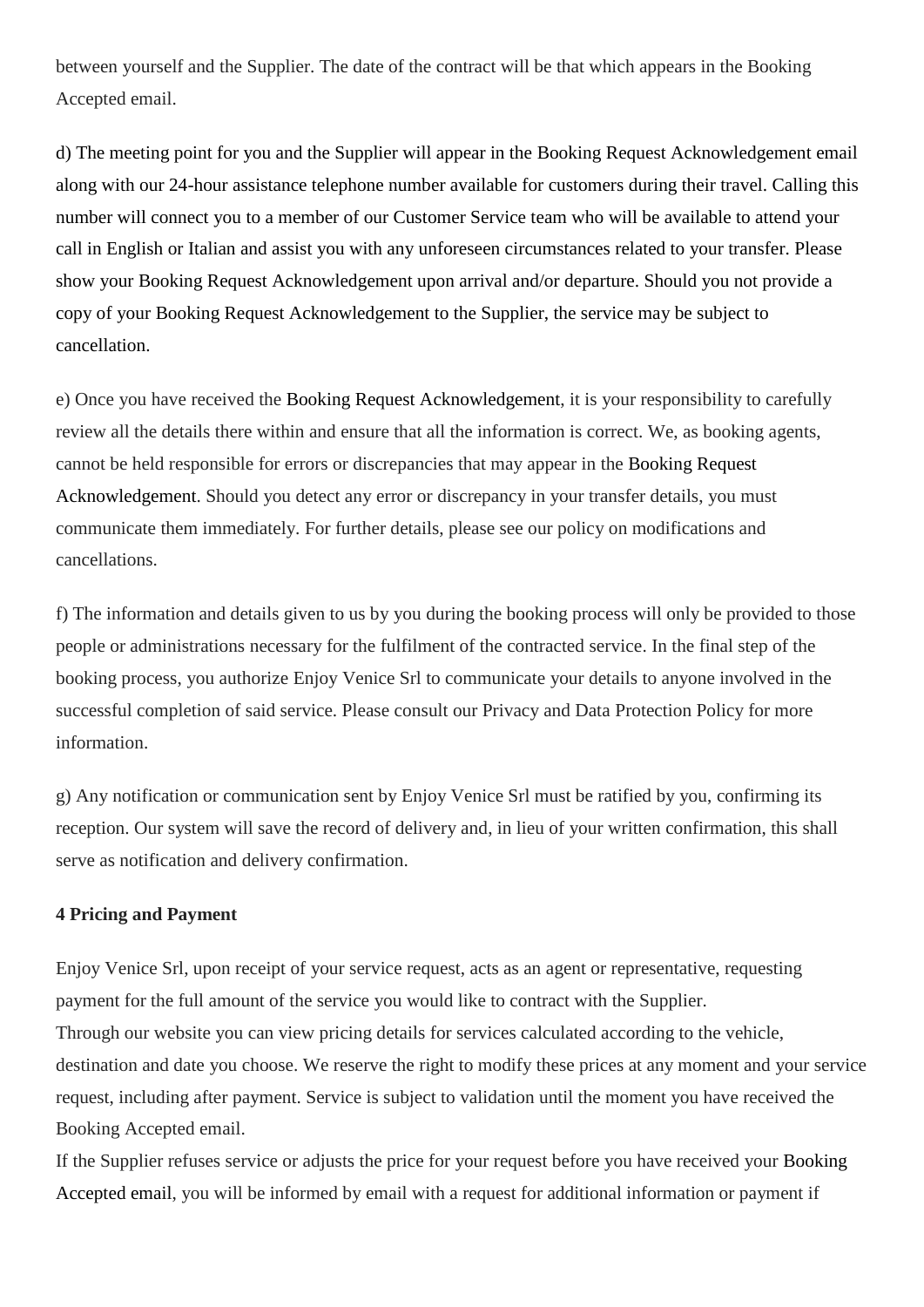necessary. If the Supplier does not accept the service or you do not agree to the new pricing terms, you will be refunded the full amount previously paid to us (in Euros).

#### **5 Special Requests**

During the booking process, Enjoy Venice Srl will offer you the possibility to request Extra services such as car baby seats. The payment for these Extra services is only provisional and does not guarantee their availability on the day of your transfer. In the unlikely case that the Supplier cannot accommodate your Extra requirements on the day of your transfer, you must inform Enjoy Venice Srl directly and payment previously made for the specific Extras requested will be refunded.

#### **6 Modifications to Your Booking**

a) Any requested change to your booking must be sent to us in writing to the following email address: [booking@luxurywatertaxi.com.](mailto:booking@luxurywatertaxi.com) All modifications are subject to approval by the Supplier, confirmation of which will be sent to the email address provided at the time of booking. Modifications, subject to the conditions outlined above, are allowed up to 48 hours before your first scheduled transfer.

b) You will be responsible for any increased costs incurred in the requested service as a result of any modification to your booking. Increased costs may result from changing: the size of a vehicle, your destination, extras, etc. You will be informed of any increased costs in the service via email, which will include a link where payment can be made.

c) If a requested modification to your booking results in a reduction of the price of your requested service, you will be reimbursed the difference if your modification request is received a minimum of 48 hours before your first scheduled transfer.

d) The Supplier will be monitoring your flight (or train) arrival time according to the information provided to us during the booking process. However, if your flight number changes, if you miss your flight or if your flight is cancelled, you must inform us by calling the 24hour assistance number found in the Booking Request Acknowledgement. Any resulting modification is subject to acceptance by the Supplier. We will then confirm the status of your reservation via email.

e) Once your flight has landed, the Supplier will wait a maximum of 60 minutes at the meeting point indicated on Booking Request Acknowledgement. If you feel that your group may take longer than 60 minutes to arrive at the meeting point (due to passport control, customs, baggage claim, lost baggage, etc.) we recommend that someone from your group proceed immediately to the meeting point to inform the driver of any delays. Should the driver be required to wait past 60 minutes, your transfer may be subject to an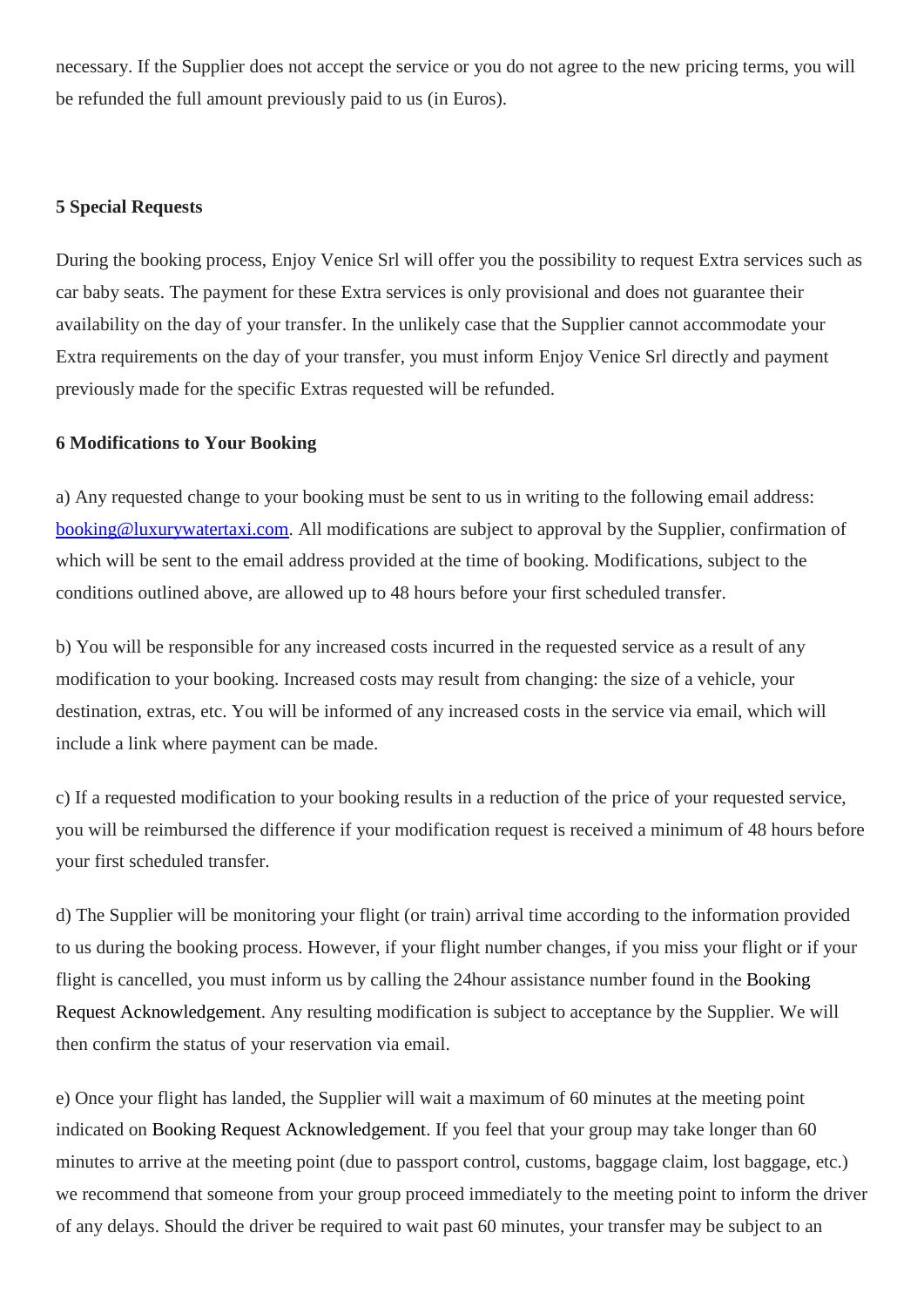additional charge. If the driver has not been advised of any delays and no member of your group has arrived at the meeting point 60 minutes after the arrival of your flight, the service will be cancelled and payment forfeited.

### **7 Cancellations**

a) All cancellation requests must be received, in writing, at our email address [booking@luxurywatertaxi.com](mailto:booking@luxurywatertaxi.com) a minimum of 24 hours before the date and time of your scheduled transfer.

b) Cancellations meeting the terms outlined above will be refunded in full using the same method of payment and currency used at time of purchase.

e) Cancellations made less than 24 hours before the scheduled date and time of the transfer indicated on your Booking Request Acknowledgement will **not** be refunded.

#### **8 Insurance and Liability**

a) For your safety and security, we strongly recommend that you take out a travel insurance policy that covers you and other passengers in the case of cancellation and includes coverage for accident or illness, supplier bankruptcy, lost luggage, loss of cash as well as against other expenses.

b) Enjoy Venice Srl acts as a booking agent. You are contracting a service directly with the Supplier and not with us. As an Agent, we accept no responsibility for the provision of transport services themselves. Our responsibility is limited to the publication of information on our website about services offered by Suppliers, to communicate information or the modification of reservations to the Supplier and to inform of any changes applied to the terms of your reservation. We accept no responsibility for any information about the transfers that we communicate to you in good faith.

c) We are not liable for any losses that may occur from the incorrect processing of your booking by the Supplier, errors committed by you while competing the booking form or inaccurate or incomplete information provided to us during the booking process.

d) Enjoy Venice Srl makes no valuation of the suitability of a particular service for your request and is not responsible for the choice you make.

e) Enjoy Venice Srl does not accept responsibility for any illness, injury, death or loss of any kind. However, any claim for loss, injury, illness or death must be made through Enjoy Venice Srl who will then contact the Supplier. Some claims may be covered by the terms of your travel insurance policy.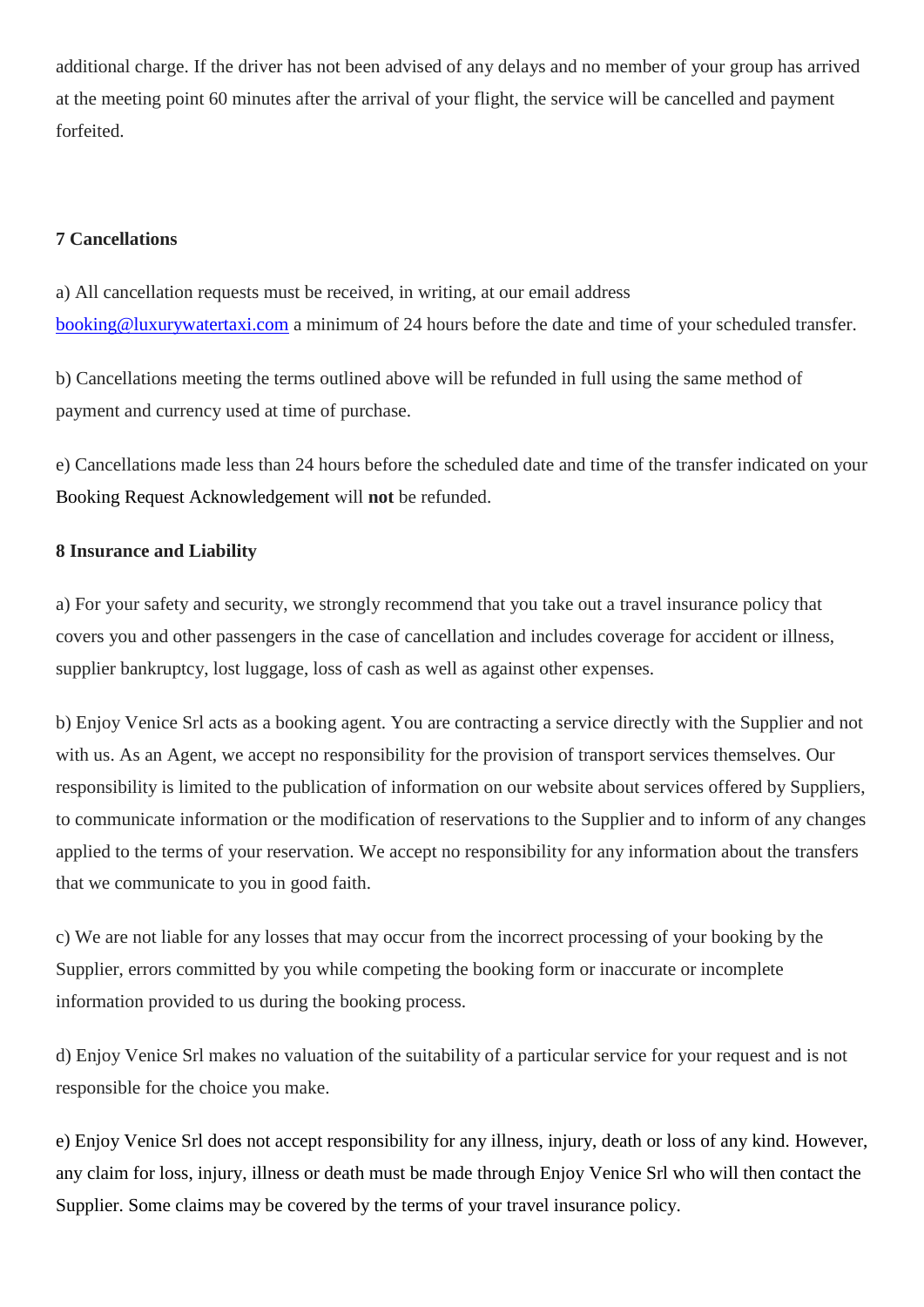f) We are not responsible for any service contracted directly with the Supplier and decline all responsibility for any modifications to your service not explicitly made directly with us.

g) Errors that may appear on the website will be corrected as soon as we become aware of their existence. In case of any errors of this type, Enjoy Venice Srl reserves the right to cancel your reservation on behalf of the Supplier and reimburse the entire amount paid by the customer at the time of booking.

#### **9 Force Majeure**

a) Neither Enjoy Venice Srl nor the Supplier can guarantee or be held responsible for extraordinary situations that may occur before or during your transfer. Such circumstances may include, but are not limited to, accidents and related delays, controls or police activity, acts of vandalism or terrorism, protests and organized disturbances, unforeseen hazards on the roadway, acts of government or national authority, natural disasters, fire and adverse weather conditions or other events beyond the control of the Supplier.

#### **10 Special conditions for transfers from Marco Polo airport to Venice**

Our transfer service from Marco Polo airport to Venice will be provided directly by water taxi from the dock at the airport to your destination in Venice (or to the closest public dock).

However, in cases of adverse weather conditions, extreme tide levels, heavy boat traffic in the lagoon, flight delays, queues at the water taxi dock at the airport, special events such as the Redentore or Vogalonga, or any other element beyond our control, the water taxi captain may choose an alternative transfer: a road taxi between Marco Polo Airport to Piazzale Roma (Venice's road transport terminal), and a water taxi between Piazzale Roma and your destination in Venice.

For the safety of passengers, and in order to comply with maritime regulations in Italy, the decision of the water taxi captain must be accepted and cannot be a reason for cancellation, complaint or refund requests.

#### **11 Contact**

a) Enjoy Venice Srl is committed at all times to offering you the best service and attention possible. In your Booking Request Acknowledgement email, you will find the telephone number of our 24 hour Assistance Line available for you to use during your transfer, where we will assist with any unforeseen circumstances related to your transfer.

b) All communication with you will be made through email. As such, we recommend that you always check your email before you travel to ensure that no important changes have been made to your booking. All notifications will be sent to the email address provided to us at the time of booking.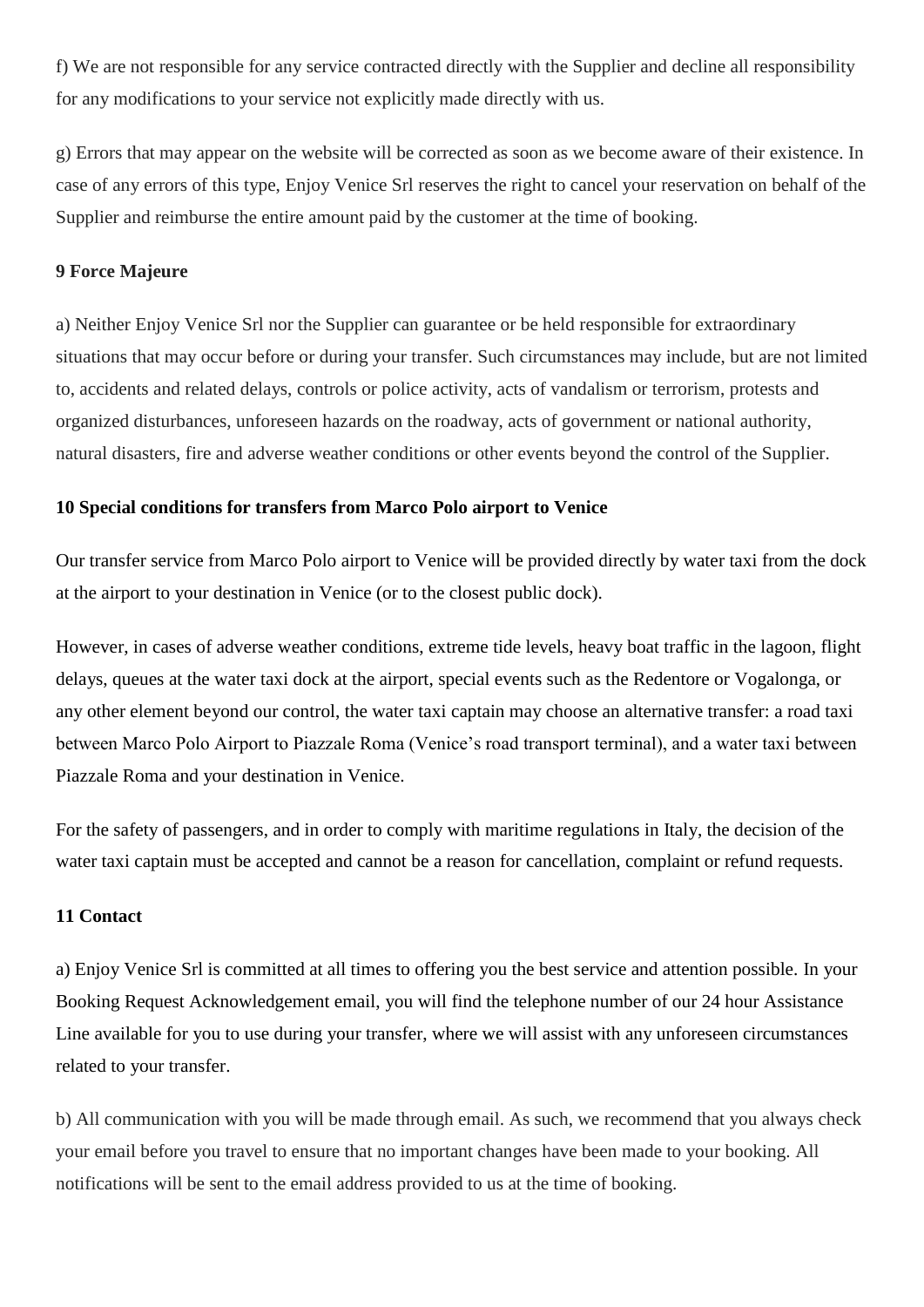c) Should your email address or contact telephone number change, you must provide us with your new contact information immediately so that we may contact you for any issues related to your booking.

# d) ENJOY VENICE GUARANTISCE IL MEZZO ENTRO 45 MINUTI DAL ATTERAGGIO DEL VOLO.

In the event that you are not present at the meeting point specified in your Booking Request Acknowledgement within 45 minutes after your flight has landed (in the case of collection at the airport) or 10 minutes after your scheduled pick-up time (in the case of transfers to the airport), the Supplier will try to contact you on the telephone number provided to us during the booking process. If the Supplier cannot get through to you because you do not answer the call, your telephone has no service, the call is sent directly to an answering service or because the connection fails, the service will be considered cancelled without reimbursement.

e) If, at any time during your transfer, you should encounter any problems with the service provided, please inform the driver/captain or call us at the number provided on your Booking Request Acknowledgement. We will investigate the problem and attempt to find an immediate solution. If we are not notified of any problem or incident, our ability to investigate the matter and your right to lodge an official complaint will be compromised. With this in mind, all claims or complaints related to a particular service must be received in writing no more than 15 days after the service has been carried out.

#### **12 Transfer Service**

a) It is the customer's responsibility to ensure that all personal information and transfer details provided at the time of booking are correct (date, time, complete address, etc.). The Supplier will use the information provided by you during the booking process when collecting your party and will deliver you to your destination point and as close to your accommodation as possible given the characteristics of the vehicle and physical conditions of access to the requested destination.

b) Passengers will be collected at the meeting point, date and time specified on the Booking Request Acknowledgement. The driver will wait a maximum of 45 minutes after the arrival of your flight at the airport or at all other meeting points (30 minutes at the Cruise Ship Terminal). If your group is not present at the meeting point at the agreed time, you will lose all right to reimbursement for the transfer.

c) The customer must ensure that they arrive at the airport a minimum of 2 hours before their scheduled flight time. **You are responsible for ensuring that the transfer service is reserved at a date and time which meet your itinerary requirements.**

d) In the event that the customer is unable to locate the driver, it is the customer's responsibility to contact Enjoy Venice Srl on the 24h Assistance number printed on the Booking Request Acknowledgement. If the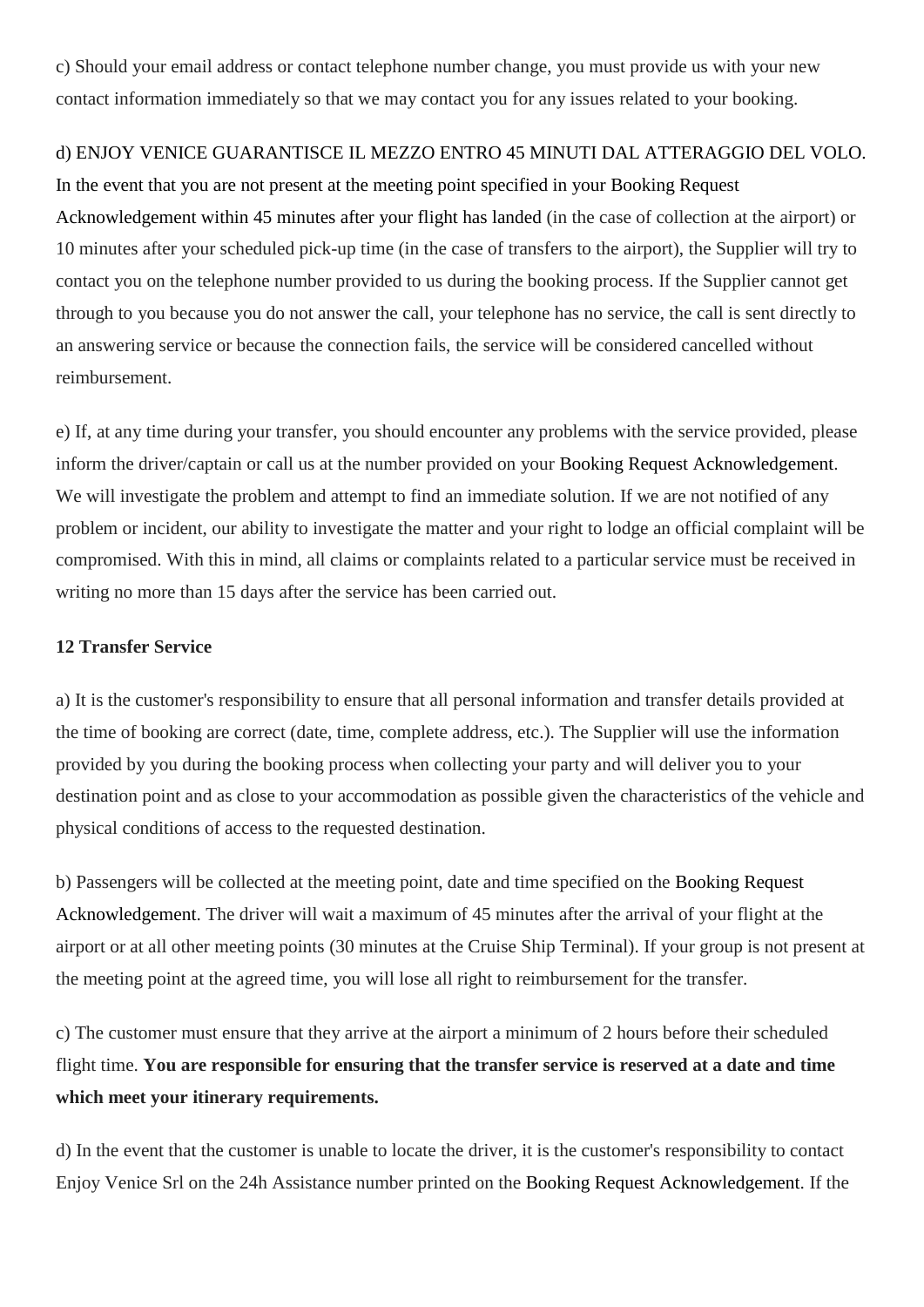customer fails to call these numbers and Enjoy Venice Srl is not made aware of the problem, the transfer will be cancelled and no refund will be due.

e) During the booking process, you must indicate to us if you are travelling with children. Depending on the country in which you are travelling the laws with respect to child restraint systems differ. As such, we recommend that you bring with you the restraint system (car baby seat or child booster seat) with which you are most familiar. If you do not wish to travel with your own child restraint system, you may request one provided by the Supplier during the booking process. This request will be subject to availability and the Supplier cannot guarantee that his restraint system will be similar to that which you are accustomed to. Should the Supplier not have a child restraint system available you reserve the right to be reimbursed for the cost of this Extra, but not for the cost of the entire transfer.

f) If you do not request a child restraint system during the booking process, your child will travel with the vehicle's own security and retention systems. Directive 2003/20/EC of the European Parliament regulates the use of obligatory child restraint systems. In the case of taxis and private transfers, the law states:

• Children under three, when in a taxi or authorized vehicle, may travel without a safety restraint in the rear of the vehicle if a child restraint system is not available.

• Children of three years of age and over must use an adult safety belt if no child seat is available.

In either case, a child or infant will count as a passenger in the vehicle.

g) We cannot guarantee the type of vehicle that will be used for your transfer. The Supplier reserves the right to change the type of vehicle used for the service. In some cases the type of vehicle may be changed (for one larger, for example) if this allows the Supplier to provide the service otherwise unavailable.

h) All vehicles and cars are official suppliers of public service taxis their respective cities (depending on the pickup) and have the mandatory insurance required by local regulations and administrative licenses.

#### **13 Luggage**

a) Our standard luggage allowance permits each passenger one suitcase with a maximum weight of 20 kg and total combined dimensions of  $158cm$  (height + width + length).

b) Should you forget an item of luggage in the vehicle we will make all reasonable efforts to recover the item lost and if available, we will arrange shipment to the address provided during the booking. You will be responsible for covering all additional costs.

c) We recommend that you do not place any fragile or valuable objects such as jewellery, money, cheques or other valuable documents such as passports or identity cards in your luggage.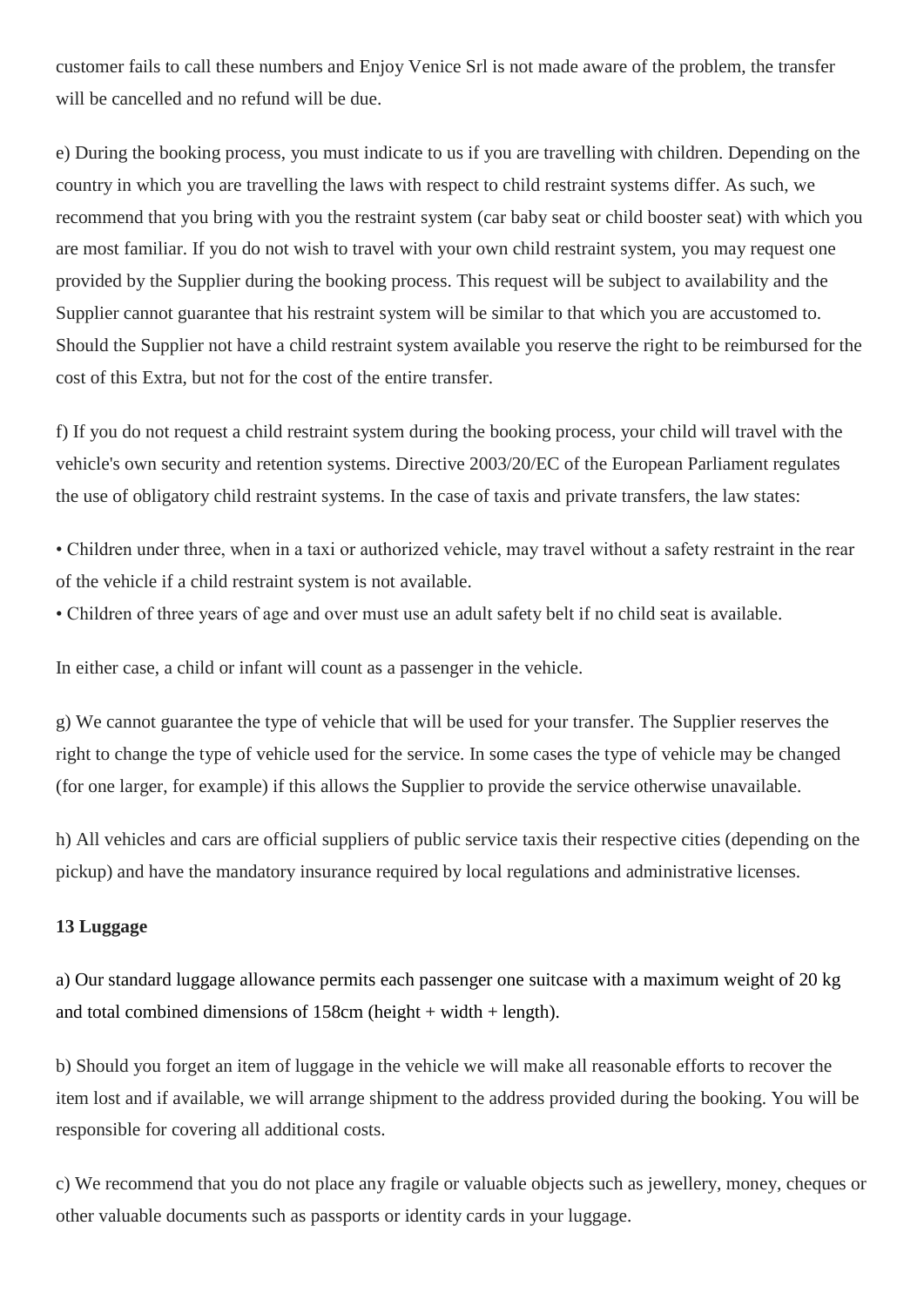d) Neither Enjoy Venice Srl nor the Supplier will be held responsible for any loss or damages that your luggage may suffer. Before travelling, we recommend that you contract a travel insurance policy to cover any loss or damage.

e) In accepting these terms and conditions you are obliged at all times to comply with the local laws and legislations where your transfer takes place. Accordingly, your luggage may not contain any articles prohibited by local law or legislation.

f) During the booking process, you must make it known to us if you are travelling with pets. Pets are the sole responsibility of their owner and must, at all times, travel in an IATA approved crate. Transporting pets is subject to availability and approval of the Supplier and an additional charge will be applied. If we are not informed at the time of booking that you will be travelling with a pet or if the above requirements are not met, the Supplier reserves the right to refuse service and your transfer will be cancelled without refund.

#### **14 Customer Responsibility**

a) The customer, through acceptance of this contract, declares that he/she is of legal age and in full use of mental faculties enabling them to comply with all the responsibilities related to this contract.

b) The customer declares that he/she understands the terms and conditions described herein and agrees to the payment of service via debit or credit card, having full authorization for its use as well as sufficient funds to cover the cost of the contracted service.

c) The customer understands and agrees to notify Enjoy Venice Srl about any change or variation that may affect his/her service as early as possible.

d) Service will be organized and provided according to the information provided to us during the booking process. After your booking, you will receive an email confirmation containing your Booking Request Acknowledgement and a further Booking Accepted email. It is your responsibility to review and confirm that all information therein is correct and, in the case of discrepancies, notify us immediately. Failure to do so will leave you without recourse.

e) The customer must carry with him/her at all times the necessary documents and identification to cross national boundaries. Neither Enjoy Venice Srl nor the Supplier will be held responsible nor accept any charges that result from the customer's failure to carry proper documentation or comply with local authorities. Your Booking Request Acknowledgement is not a valid legal document.

f) In the event that Enjoy Venice Srl would have to face a financial penalty as a result of the failure of a passenger to comply with local laws, regulations or other requirements imposed by the countries you wish to